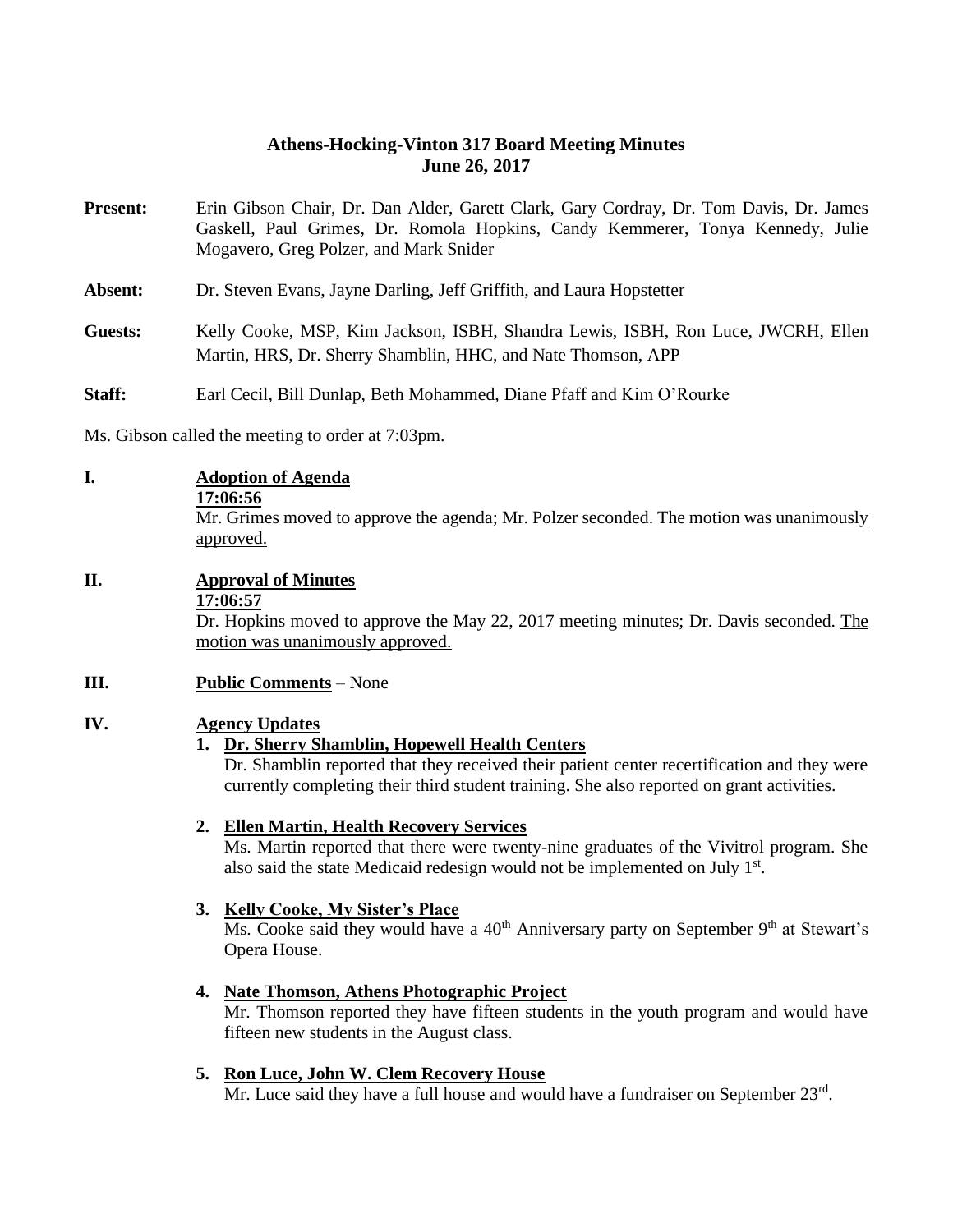### **6. Kim Jackson, Integrated Services for Behavioral Health**

Ms. Jackson said the peer houses and children's program were going well. She also said Athens Job and Family Services has renewed their funding for another year.

## **V. Staff Updates**

### **Earl Cecil, Executive Director**

Mr. Cecil gave an update on the process for the biennium state budget for State Fiscal Years 2018 and 2019. He expects flat funding for the state funds received by the Board for the next two fiscal years.

## **VI. Nominating Committee**

### **17:06:58**

 Ms. Gibson said the committee nominates Dr. Gaskell as the SFY 2019 Chair Elect. Dr. Davis moved to approve Dr. Gaskell as the SFY 2019 Chair Elect; Ms. Kemmerer seconded. The motion was unanimously approved.

## **VII. Old Business**

#### **1. Mental Health Rehabilitation Center 17:06:59 Resolution 17-06-10**

Mr. Cecil discussed the requirements of the OHFA funding for the NAMI Rehabilitation Center. He requested approval of the resolution authorizing entering into a funding agreement with OHFA. Mr. Polzer moved to approve Resolution 17-06-10 Board Funding Agreements Resolution; Ms. Mogavero seconded. The motion was unanimously approved.

## **2. Osteopathic Heritage Foundation Partnership Report 17:06:60**

Ms. Pfaff presented a report on the partnership of the Board with the Osteopathic Heritage Foundation. Mr. Cecil requested authorization to enter into a second partnership with the foundation to support one time investments for infrastructure enhancements, provider training and cross-system collaborations. Mr. Snider moved to approve authorizing Mr. Cecil to enter into a second partnership with the Osteopathic Heritage Foundation as requested; Dr. Gaskell seconded. The motion was unanimously approved.

# **3. Board Member Appointments**

Mr. Cecil noted that Mr. Snider had made a recommendation for his replacement as he will term out on June 30, 2017. Ms. Darling will not seek reappointment by OMHAS due to a future potential conflict of interest. However, she has made a recommendation for her replacement. Mr. Grimes has been reappointed by the department. We are still looking for a behavioral health professional to replace Dr. Roger Buck.

# **4. Annual Meeting Awards**

The Board members broke into county caucuses to discuss recipients for the annual meeting awards. The Athens County members selected a recipient for the Athens County Behavioral Health Advocate; Hocking and Vinton members deferred to the July meeting. There was consensus of all Board members on the recipients for the Rita Gillick and Taffy Marks awards.